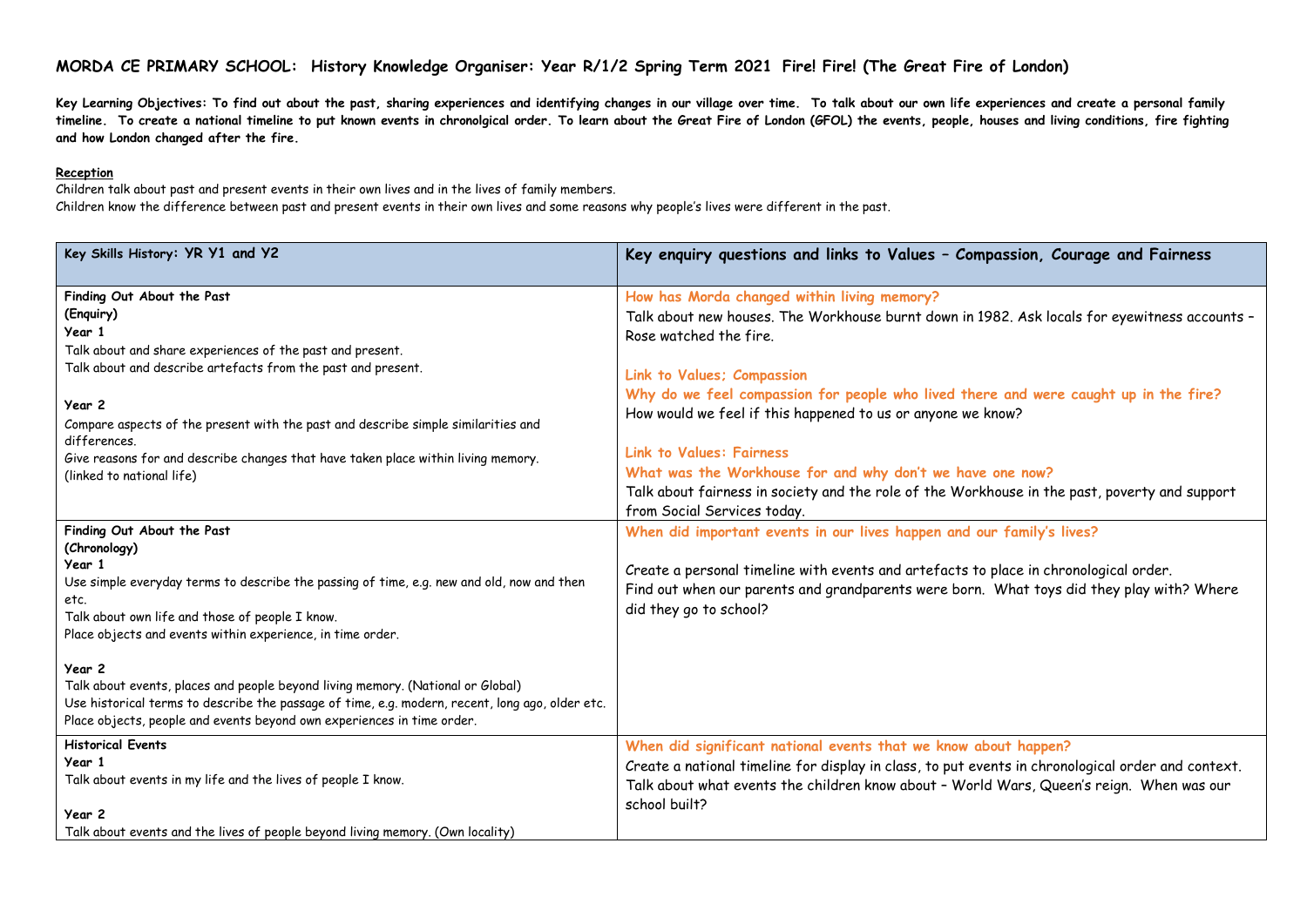## **MORDA CE PRIMARY SCHOOL: History Knowledge Organiser: Year R/1/2 Spring Term 2021 Fire! Fire! (The Great Fire of London)**

**Key Learning Objectives: To find out about the past, sharing experiences and identifying changes in our village over time. To talk about our own life experiences and create a personal family timeline. To create a national timeline to put known events in chronolgical order. To learn about the Great Fire of London (GFOL) the events, people, houses and living conditions, fire fighting and how London changed after the fire.** 

#### **Reception**

Children talk about past and present events in their own lives and in the lives of family members.

Children know the difference between past and present events in their own lives and some reasons why people's lives were different in the past.

| Lifestyles of People in the Past                                                          | Link to Mantle of the Expert: Fire Marshals.                                                     |
|-------------------------------------------------------------------------------------------|--------------------------------------------------------------------------------------------------|
| Year 1                                                                                    | How was life different 350 years ago?                                                            |
| Talk about and describe my home and the way I live, e.g. day to day life, things I do, my | Compare our houses with those in London in 1666. Link to DT building models of Stuart houses.    |
| house, my family etc.                                                                     | What was the same? What was different? Link to Science and materials.                            |
|                                                                                           | Compare our family lives, schools and jobs.                                                      |
| Year 2                                                                                    |                                                                                                  |
| Talk about similarities and differences between my life and that of others.               | How did London change after the fire? What buildings survive today? Look at The Tower of London. |
| Describe similarities and differences between the lives of people.                        | Look at St Pauls Cathedral before and after.                                                     |
|                                                                                           | Link to Historical Art - pictures at the time.                                                   |
|                                                                                           | Link to Mantle of the Expert: Fire Marshals.                                                     |
| Significant Historical People<br>Year 1                                                   | Who were the significant characters in the GFOL?                                                 |
| Talk about important people in my life and those of people I know.                        | King Charles II                                                                                  |
|                                                                                           | Samuel Pepys                                                                                     |
| Year 2                                                                                    | Thomas Farrinor                                                                                  |
| Talk about important people beyond living memory using a range of historical vocabulary.  |                                                                                                  |
| (National and International achievements)                                                 | Link to Values: Courage                                                                          |
|                                                                                           | How did the people who were caught up in the fire show courage? What would we do in their place? |
|                                                                                           |                                                                                                  |